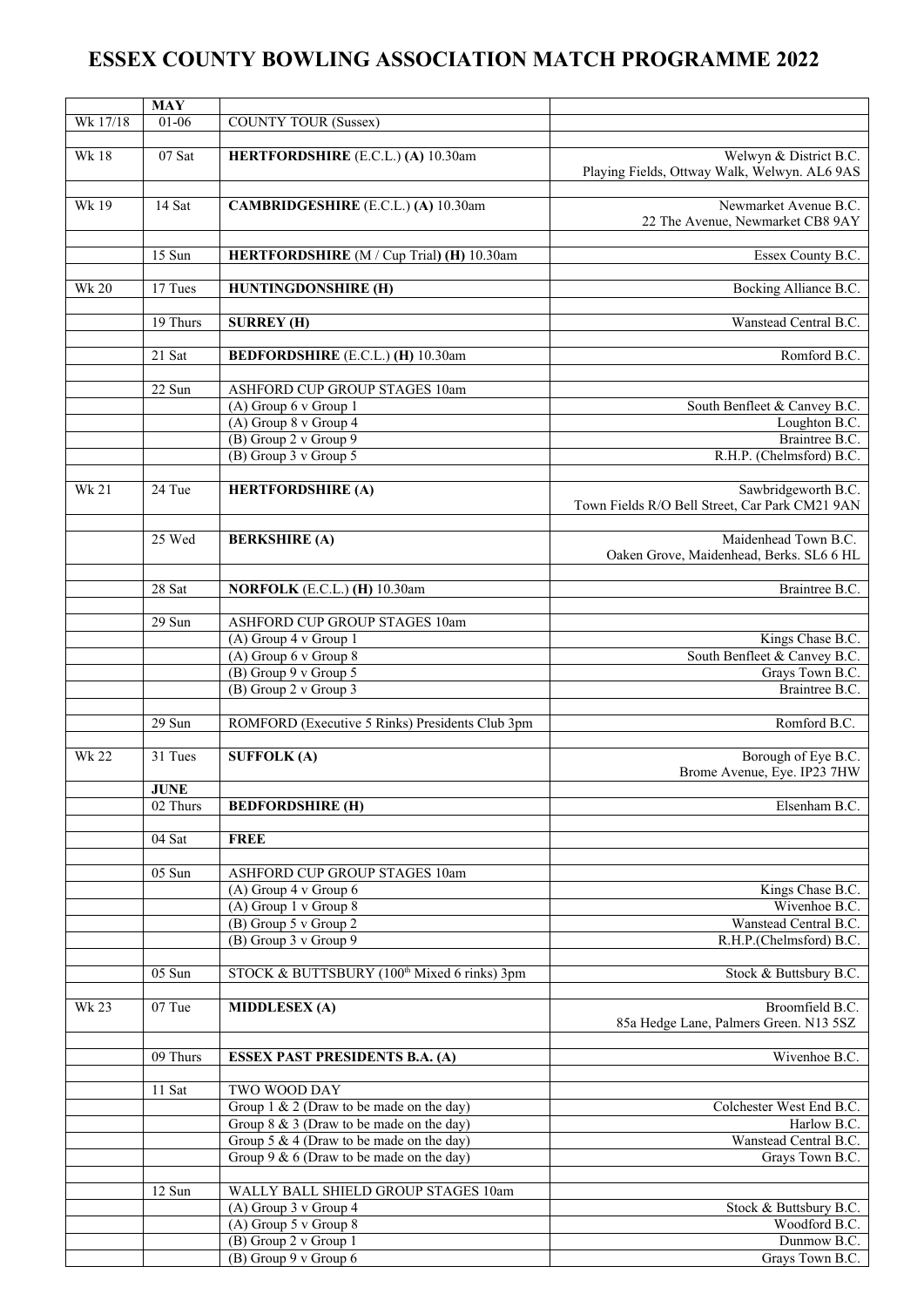|              | 12 Sun      | INTER GROUP 1st ROUND 10am                                         |                                                                            |
|--------------|-------------|--------------------------------------------------------------------|----------------------------------------------------------------------------|
|              |             | $(A)$ Group 9 v Group 5                                            | Aveley B.C.                                                                |
|              |             | (B) Group 8 v Group 1<br>$(C)$ Group 6 v Group 4                   | Harlow B.C.                                                                |
|              |             | (D) Group 3 v Group 2                                              | Essex County B.C.<br>R.H.P. B.C.                                           |
|              |             |                                                                    |                                                                            |
| <b>Wk 24</b> | 14 Tues     | <b>ESSEX VICE PRESIDENTS B.A. (H)</b>                              | South Benfleet B.C.                                                        |
|              | 16 Thurs    | <b>CHELMSFORD &amp; DISTRICT B.A. (A)</b>                          | Writtle B.C.                                                               |
|              |             |                                                                    |                                                                            |
|              | 18 Sat      | <b>MIDDLETON CUP 1st Round (at 11:00)</b><br><b>LEICESTERSHIRE</b> | Essex County B.C. and<br>Kingscroft B.C. Kings Walk, Earl Shilton. LE9 7NL |
|              |             |                                                                    |                                                                            |
|              | 19 Sun      | WALLY BALL SHIELD GROUP STAGES 10am<br>(A) Group 4 v Group 5       | Haynes Park B.C.                                                           |
|              |             | (A) Group 8 v Group 3                                              | Silverthorn B.C.                                                           |
|              |             | (B) Group 1 v Group 6                                              | Colchester West End B.C.                                                   |
|              |             | (B) Group 9 v Group 2                                              | Grays Town B.C.                                                            |
|              |             |                                                                    |                                                                            |
|              | 19 Sun      | <b>BALCOMB TROPHY (A) 10.30am</b>                                  | Borough of Eye B.C.<br>Brome Avenue, Eye. IP23 7HW                         |
|              | 19 Sun      | CLACTON (100 <sup>th</sup> 6 Rinks Mixed) 3pm                      | Clacton B.C.                                                               |
|              |             |                                                                    |                                                                            |
| <b>Wk 25</b> | 2 1 Tues    | <b>CAMBRIDGESHIRE (H)</b>                                          | Silver End B.C.                                                            |
|              | 23 Thurs    | <b>GLOUCESTERSHIRE (N/G Home)</b>                                  | Maidenhead Town B.C.<br>Oaken Grove, Maidenhead, Berks. SL6 6 HL           |
|              | 25 Sat      | HUNTINGDONSHIRE (E.C.L.) (A) 10.30am                               | Holyworth Cum Needingworth B.C.                                            |
|              |             |                                                                    | Overcote Lane, Needingworth, PE27 4SA                                      |
|              | 26 Sun      | WALLY BALL SHIELD GROUP STAGES 10am                                |                                                                            |
|              |             | (A) Group 5 v Group 3                                              | Woodford B.C.                                                              |
|              |             | (A) Group 8 v Group 4                                              | Silverthorn B.C.                                                           |
|              |             | (B) Group 1 v Group 9                                              | Frinton B.C.                                                               |
|              |             | (B) Group 6 v Group 2                                              | Rayleigh B.C.                                                              |
|              | 26 Sun      | <b>HUNTINGDONSHIRE</b> (A) (White Rose by $26th$ )                 | Venue to be arranged                                                       |
|              |             |                                                                    |                                                                            |
| <b>Wk 26</b> | 28 Tues     | <b>NORFOLK (A)</b>                                                 | Wymondham Dell B.C.<br>54b Norwich Road, Wymondham. NR18 0NT               |
|              | 30 Thurs    | <b>ROMFORD &amp; DISTRICT B.A. (A)</b>                             | Harold Hill B.C.                                                           |
|              | <b>JULY</b> |                                                                    |                                                                            |
|              | 02 Sat      | <b>SUFFOLK</b> (E.C.L.) (H) 10.30am                                | Silver End B.C.                                                            |
|              |             |                                                                    |                                                                            |
|              | $03$ Sun    | <b>WHITE ROSE</b> (Regional Finals)                                |                                                                            |
|              | 03 Sun      | COURTAULD HALSTEAD (100 <sup>th</sup> 5 rinks) 3pm                 | Courtauld Halstead B.C.                                                    |
|              |             |                                                                    |                                                                            |
| Wk 27        | 05 Tue      | <b>NORTH - WEST ESSEX B.A. (A)</b>                                 | Dunmow B.C.                                                                |
|              | 07 Thurs    | TENDRING HUNDRED / DISTRICT B.A. (A)                               | Thorpe-Le-Soken B.C.                                                       |
|              | 09 Sat      | <b>MIDDLETON CUP</b> (2 <sup>nd</sup> Round)                       |                                                                            |
|              |             |                                                                    |                                                                            |
|              | $10$ Sun    | INTER GROUP Semi Final (A v B) (C v D) 10am                        | Winner of A / Winner of C                                                  |
|              | 10 Sun      | <b>SUFFOLK</b> (A) (Balcomb play by $10^{th}$ )                    | Venue to be arranged                                                       |
| <b>Wk 28</b> | 12 Tues     | <b>ESSEX TOURISTS (H)</b>                                          | Clacton B.C.                                                               |
|              |             |                                                                    |                                                                            |
|              | 14 Thurs    | <b>NORTHAMPTONSHIRE (H)</b>                                        | Saffron Waldon Town B.C.                                                   |
|              | 16 Sat      | <b>CHAMPIONSHIP &amp; UNDER 25s</b><br>SEMI FINALS 10am            | Essex County B.C.                                                          |
|              | 17 Sun      | <b>BALCOMB</b> (Regional Finals)                                   |                                                                            |
|              |             |                                                                    |                                                                            |
| <b>Wk 29</b> | 19 Tue      | <b>BUCKINGHAMSHIRE (A)</b>                                         | Waddesdon B.C.<br>Silk Street Waddesdon, Aylesbury. HP18 0JH               |
|              |             |                                                                    |                                                                            |